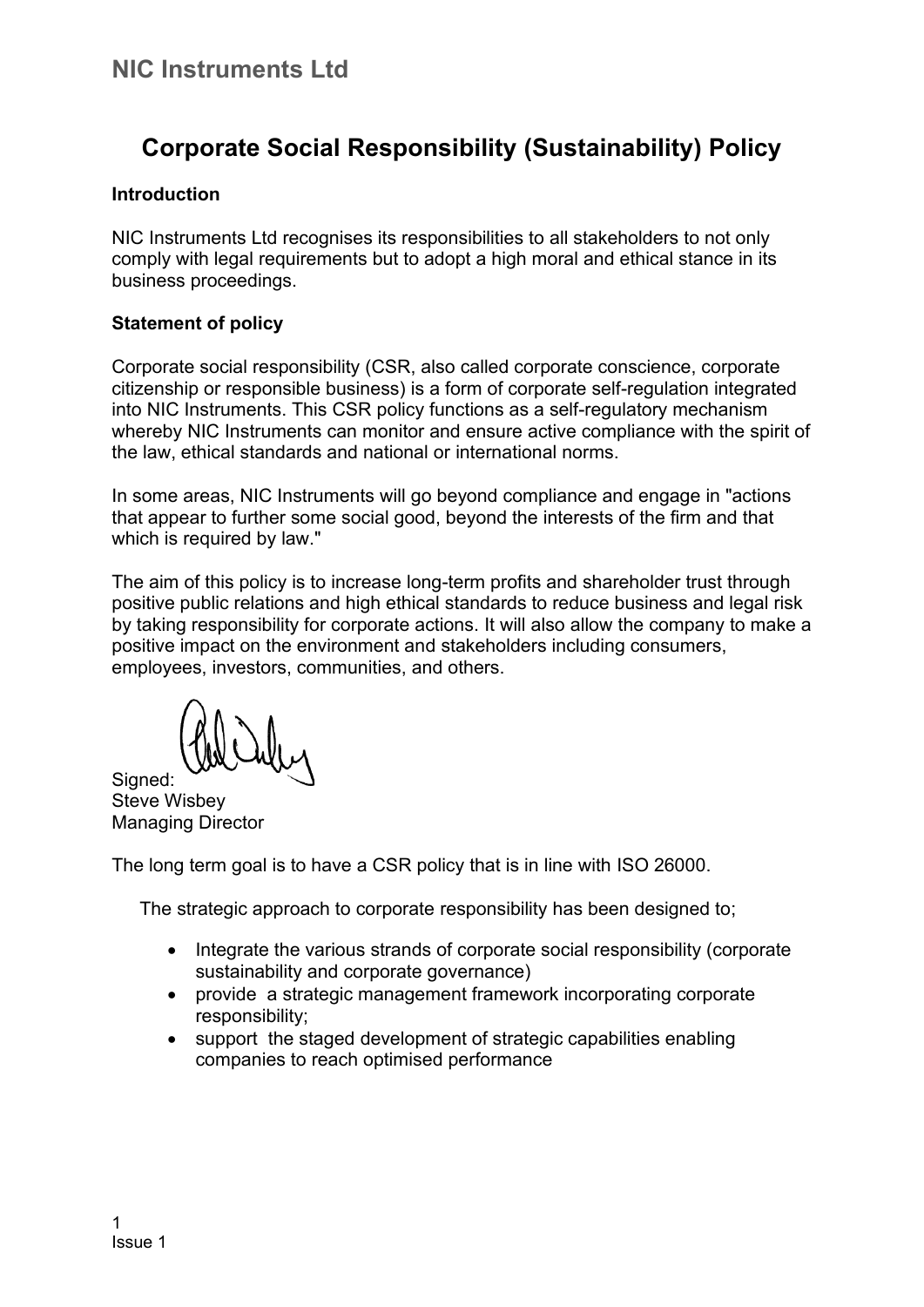

Corporate Competitiveness (CC) Corporate Governance (CG) Corporate Social Responsibilty (CSR) Corporate Sustainability (CS)

### **The Policy**

NIC Instruments CSR policy is broken down into several sub policies and procedures, which may be viewed separately. The policies fall into 4 main groups and some policies/procedures fall into multiple groups

- **1.** Corporate
	- a. Quality Policy & Scope
	- b. Ethical Statement
	- c. 18 Backing Up The System & Software
	- d. 21 Health and Safety 120209
	- e. 26 Risk Management 08102010
	- f. 27 Change Management 08102010
	- g. 34 Bribery Procedure
- **2.** Employees
	- a. Equal Opportunities
	- b. Code of Conduct
	- c. Compassionate Leave